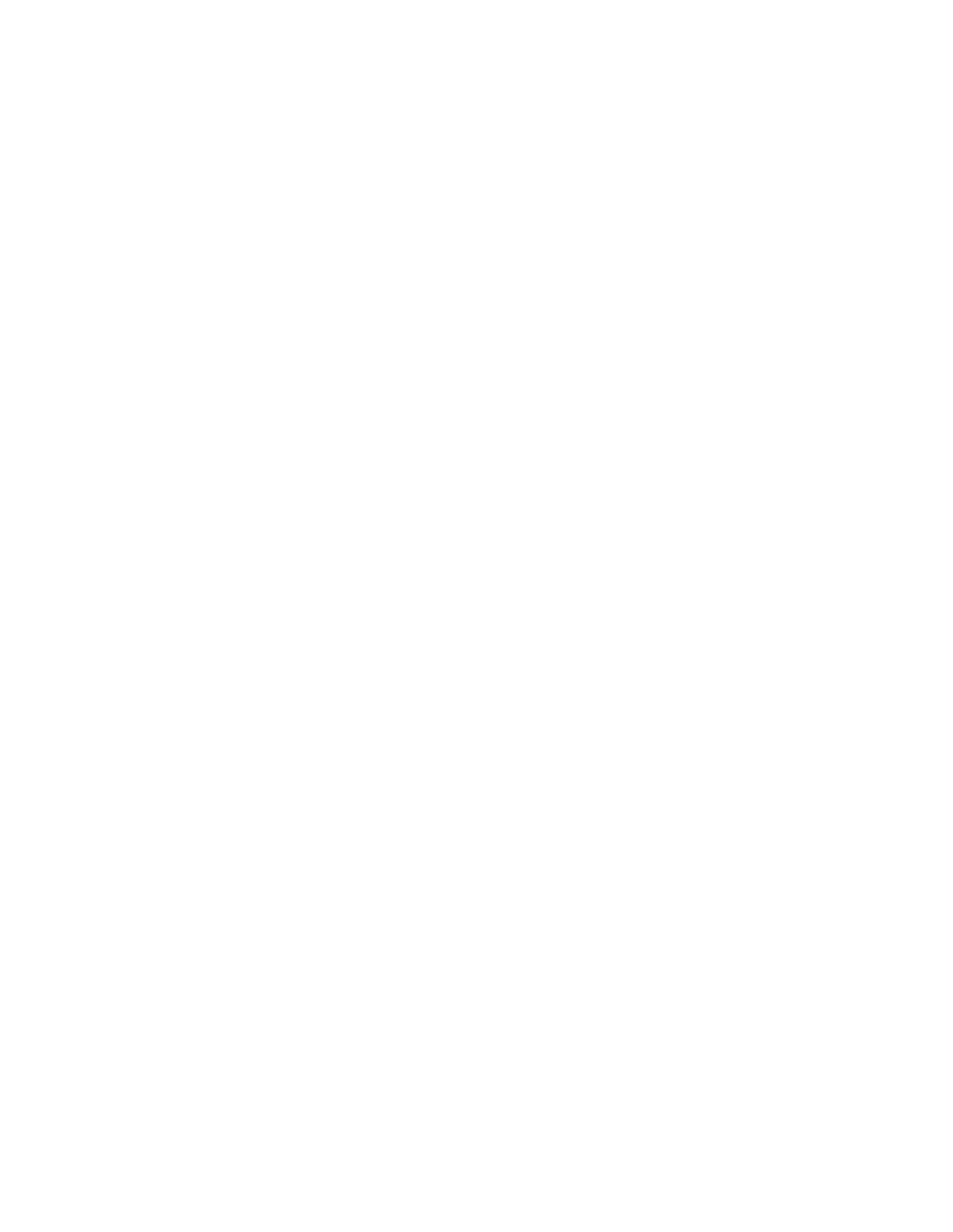### **Chapters 1-5** The Sickness of Timothy Frisby – Five Days

1. Mrs. Frisby remembered that her husband once said, "All doors are hard to unlock

unless you \_\_\_\_\_\_\_\_\_\_\_\_\_\_\_\_\_\_\_\_\_\_\_\_\_\_\_\_\_\_."

2. Why did Jeremy say that he was "in debt" to Mrs. Frisby?

3. What was the name of Farmer Fitzgibbon's cat?

4. Mrs. Frisby was nervous that \_\_\_\_\_\_\_\_\_\_\_\_\_\_\_\_\_\_\_\_\_\_\_\_\_\_\_\_ would take place soon now that it was getting warmer out.

5. How long did Mr. Ages say it would take Timothy to recover?

6. What was odd about Mrs. Frisby's encounter with Dragon?

7. What are the names of the Frisby children?

8. What foods did Mrs. Frisby find inside of the stump?

9. What is the name of Mr. Fitzgibbon's youngest son?

10. What was the reason Jeremy tried to pick up the string?

11. Why did Mrs. Frisby keep telling Jeremy to keep quiet?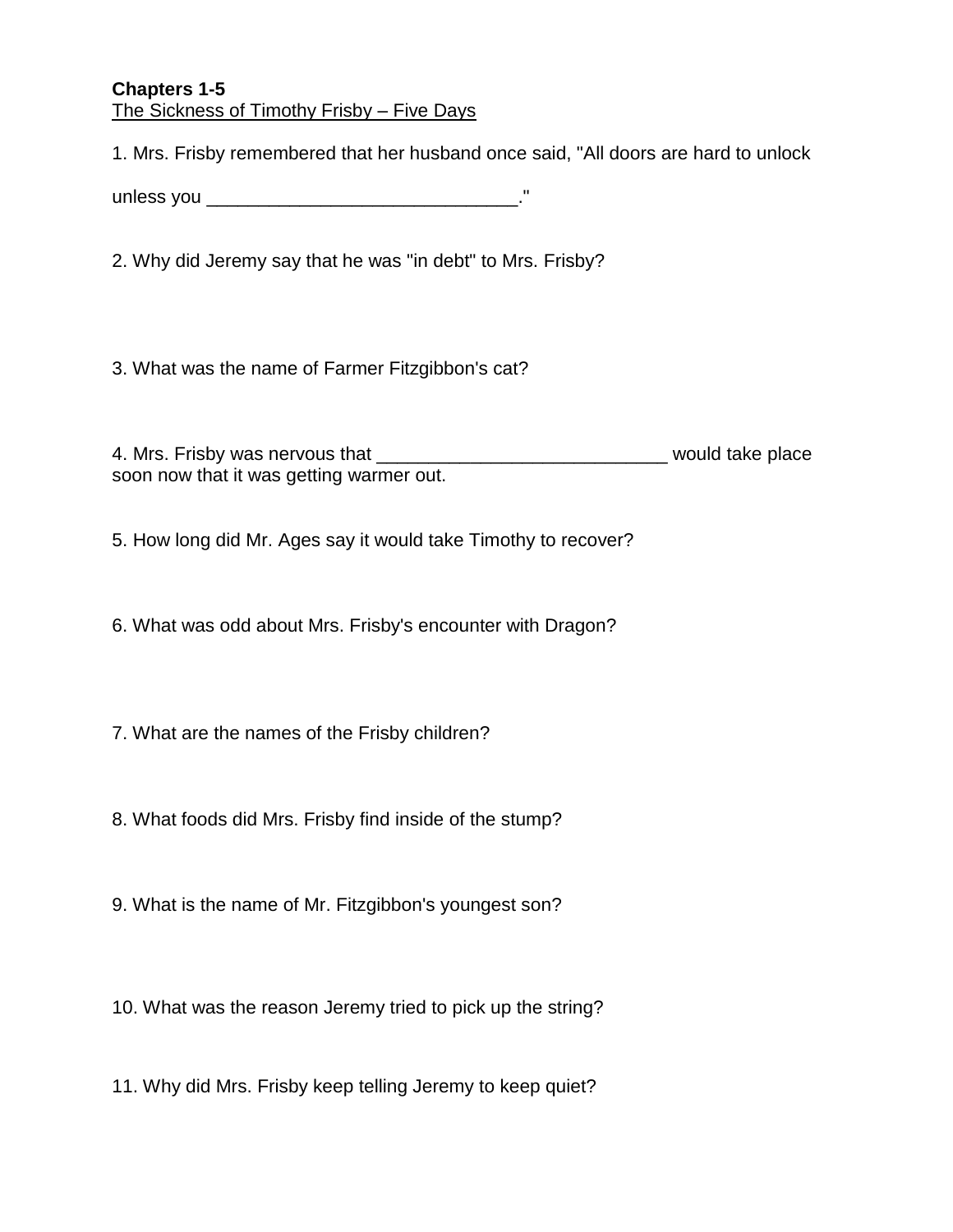12. Who did Mrs. Frisby bump into that she spoke to about Moving Day?

13. Why did the family begin to worry about Timothy's sickness?

14. What did Timothy say that his medicine tasted like?

15. After Mrs. Frisby described what was wrong with Timothy, what did Mr. Ages say the problem was?

16. What was Mrs. Frisby's biggest fear when searching for food?

17. How does the author describe Paul, Mr. Fitzgibbon's fifteen year old son?

18. Where did the Frisbys make their summer home?

19. What were the rats doing that Mrs. Frisby spotted?

20. Where did the Frisby family live?

21. What risks did Mrs. Frisby take when she approached Jeremy?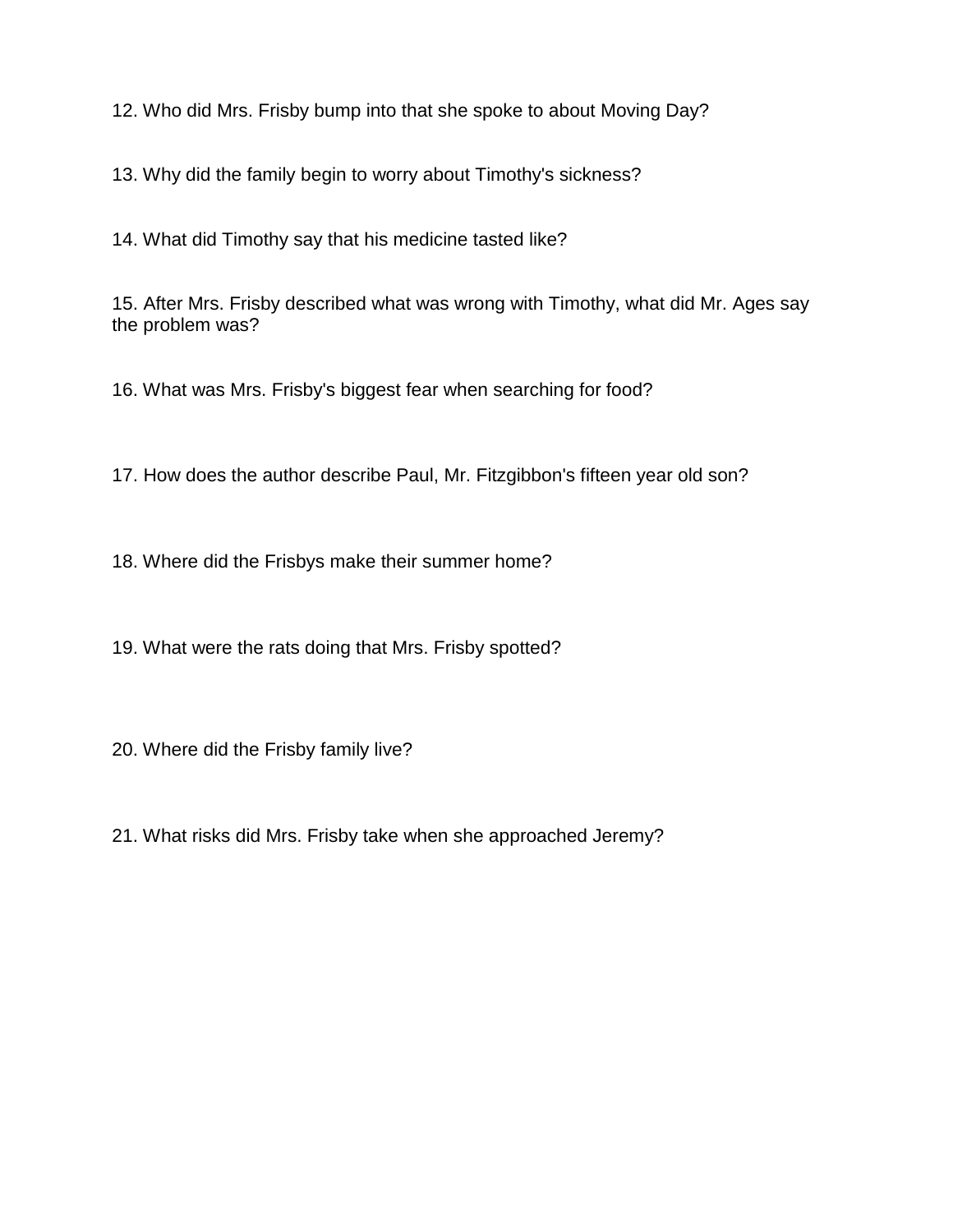### **Chapters 6-10** A Favor for Jeremy – Brutus

- 1. "Mrs. Frisby hesitated. She knew something about the dietary habits of owls, and did not much like the idea of being trapped in his house." What is she concerned about?
- 2. Would you have agreed with Mrs. Frisby when she went into the owl's tree? Why or why not?
- 3. Where does the owl suggest moving the house to?
- 4. When Mrs. Frisby bumps into Mr. Ages, she notices that he is limping. What happened to him?
- 5. What does Jeremy say is the "lee of the stone"?
- 6. When Mrs. Frisby was on Jeremy's back, she looked down and saw "a wide, fearsome snake, blue-green in color, coiling through the woods." What did she see?
- 7. How did Timothy know that Moving Day was near?
- 8. The owl tells Mrs. Frisby to go to the rosebush, and tell the security guard, Justin, that she is looking for a rat named \_\_\_\_\_\_\_\_\_\_\_\_\_\_\_\_.
- 9. What time is Jeremy going to meet Mrs. Frisby at her house?
- 10.How did Mrs. Frisby enter the rosebush?
- 11.What was standing at the entranceway to the tunnel in the rosebush?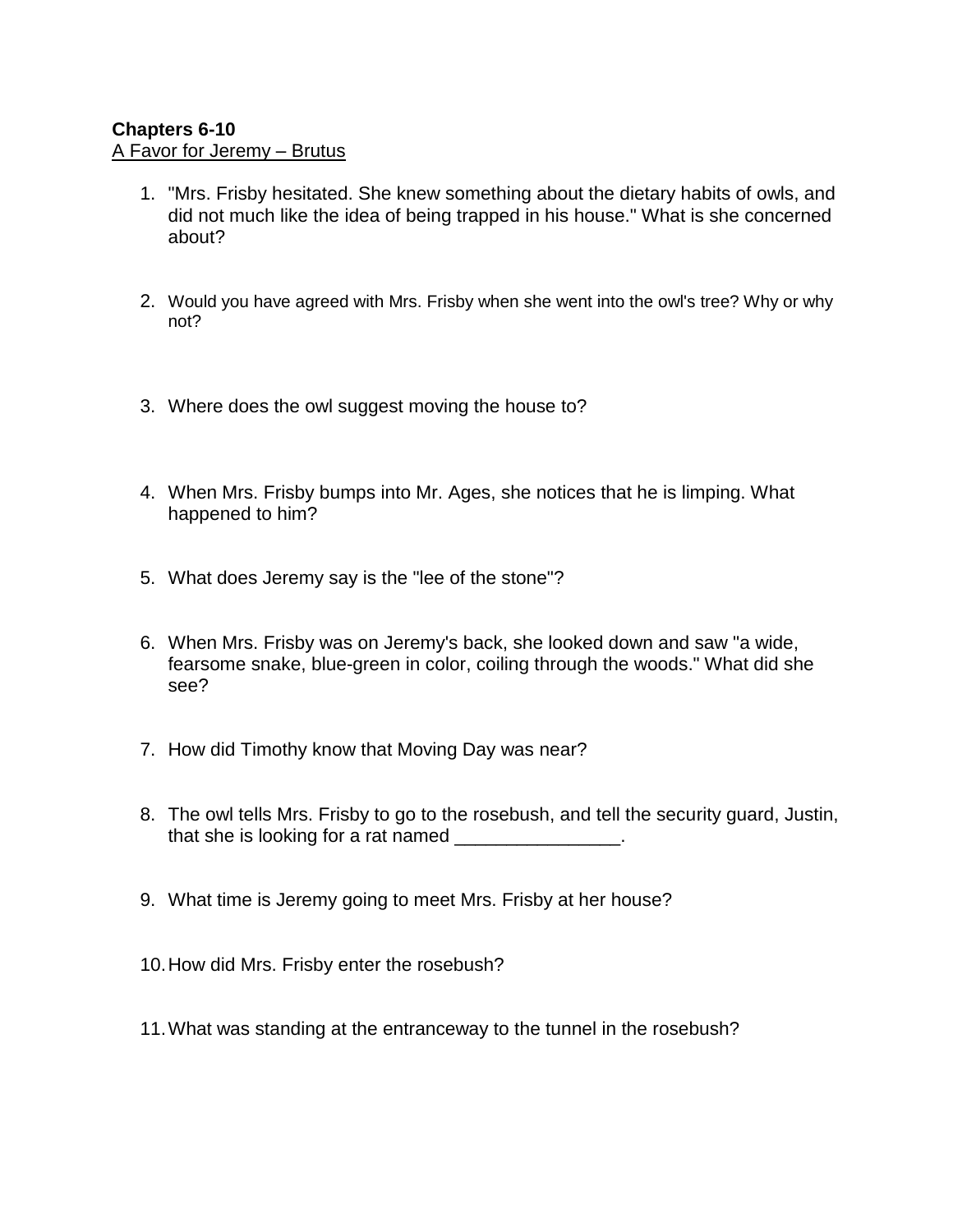12.Who lives in the beech tree, the biggest tree in the entire forest?

13.What helped to discourage trespassers into the rosebush?

14.What is the name of Mrs. Frisby's husband?

15.What is the reason Jeremy collects shiny things?

16.Who is the rat that Mrs. Frisby meets at the entranceway?

17.Why wasn't Timothy told about Mrs. Frisby's trip to see the owl?

18.What was the first piece of advice that the owl gave to Mrs. Frisby?

19.Why did Jeremy say that they must go see the owl at dusk?

20.Who does the owl tell Mrs. Frisby to see?

21.How does the author describe the tree that the owl is living in?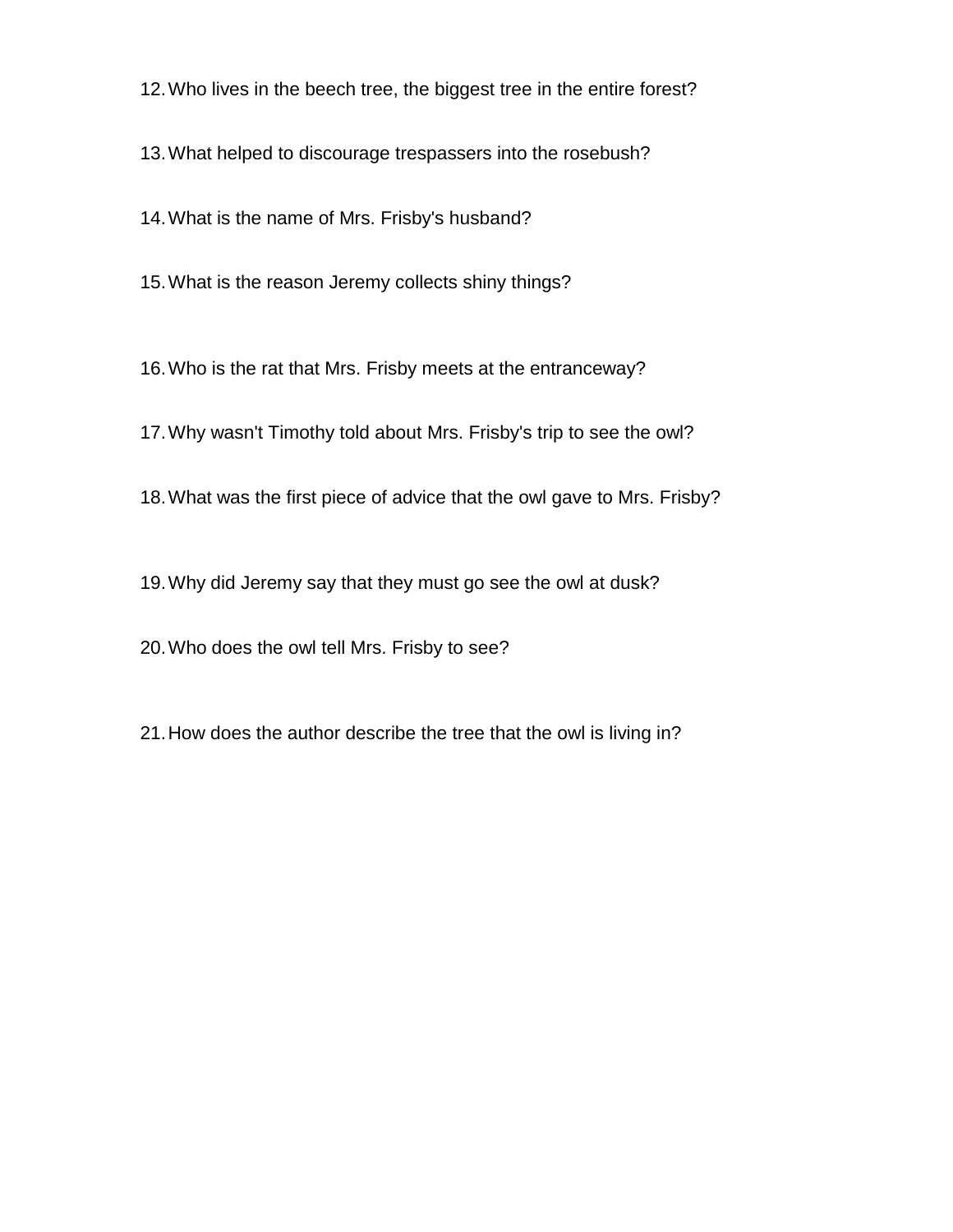# **Chapter 11- 14** In the Library – The Marketplace

- 1. When Isabella first bumps into Mrs. Frisby, what does she accuse her of?
- 2. What were some of the subject that the rats were studying as part of the Plan?
- 3. Name two reasons the rats had a radio?
- 4. Why can't any of the rats put the sleeping powder in Dragon's bowl?
- 5. When Nicodemus, Jenner, and the other rats were in the marketplace, why didn't they notice the white van with NIMH written on it?
- 6. How did Mr. Frisby die?
- 7. Nicodemus explains why moving the Frisby house to the lee of the stone would be important. Why?
- 8. What does Isabella say the Plan has to do with?
- 9. How was there light in the rats home?
- 10.What were the two things that Mrs. Frisby noticed immediately about Nicodemus?
- 11.When the rats have a long project to do, how do they make sure Dragon doesn't bother them?

12. The annual light bulb harvest was like \_\_\_\_\_\_\_\_\_\_\_\_\_\_\_\_.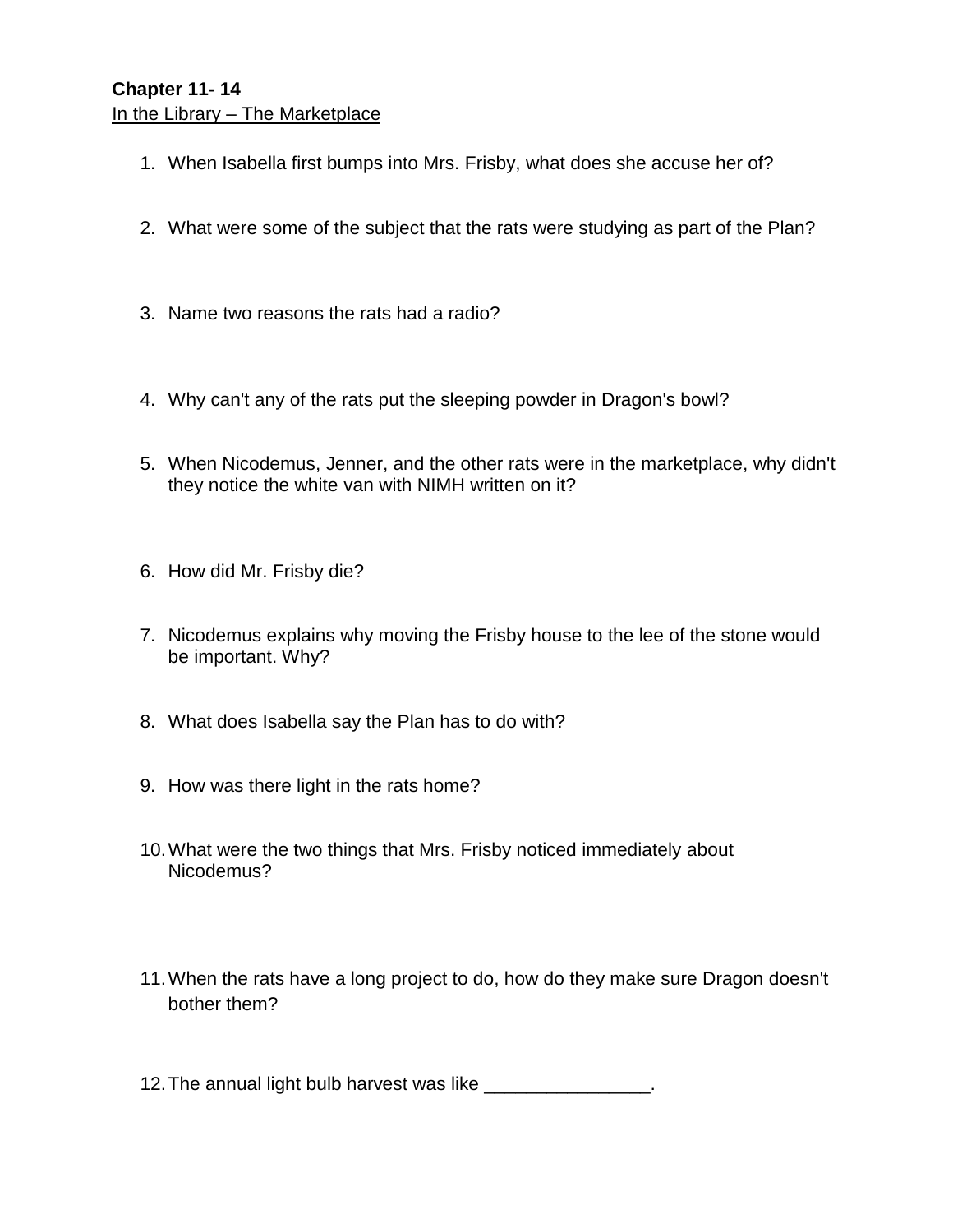- 13.What was the first room that the rats and Mrs. Frisby came to?
- 14.Why did Mrs. Frisby get so nervous on the elevator?

15.Who is Jenner?

- 16.What did Mrs. Frisby see written on the blackboard?
- 17.Why did Mrs. Frisby decide not to explore the rats' home?
- 18.What was the benefit of the rats living in the marketplace?
- 19.When Mrs. Frisby saw all of the rats, how did she know that visiting strangers was a rare occurrence?
- 20.What do you think NIMH is? Back up your answer with information from the book.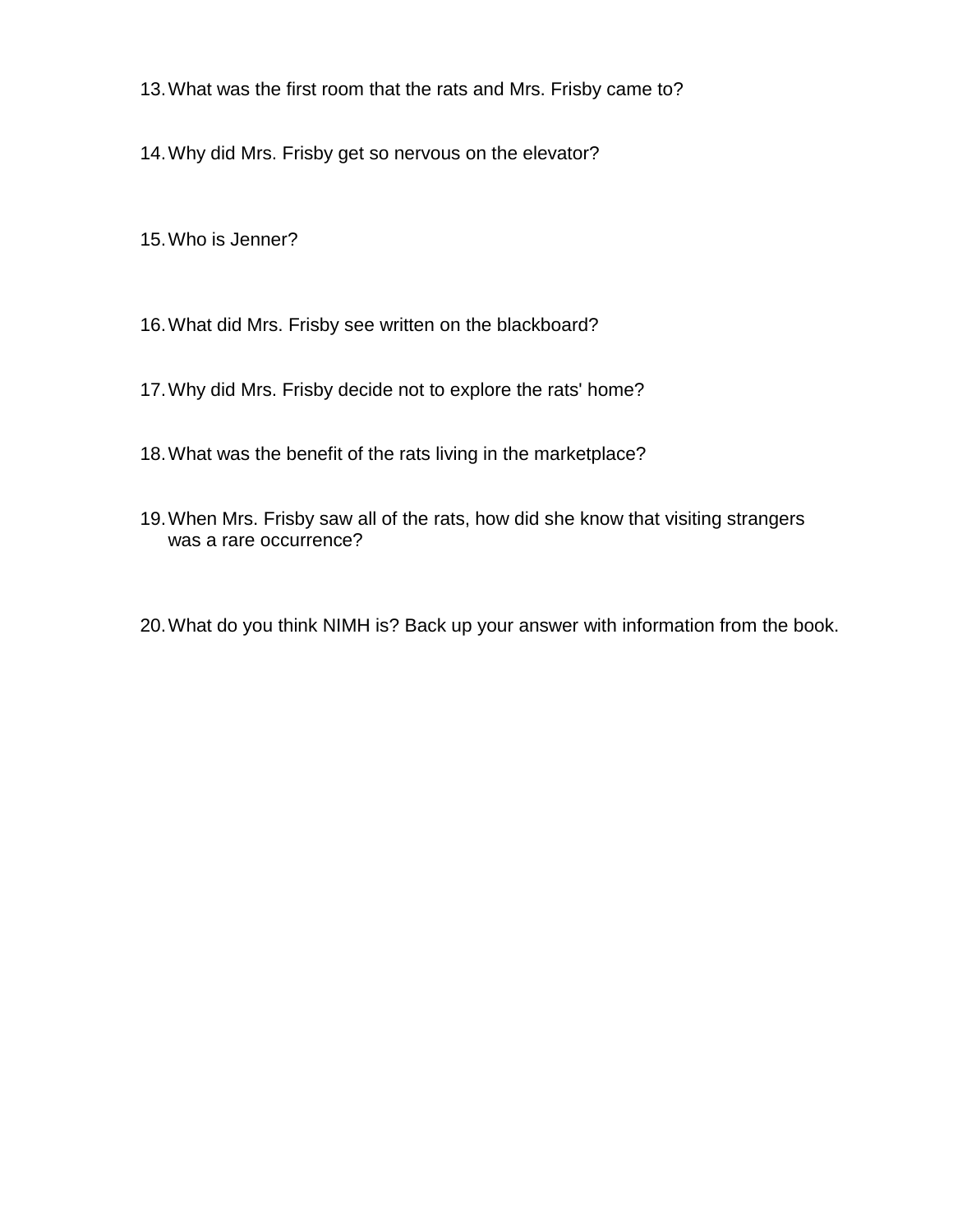## **Chapter 15 – 20** In the Cage – The Main Hall

- 1. Why did the rats and mice have to clean up after themselves in the Boniface Estate?
- 2. What was Justin able to read on his cage?
- 3. Besides the food and shelter, what did the rats and mice think was the greatest treasure of all?
- 4. Who was the first rat that tried to escape?
- 5. Who went back to look for the mice, but did not find them?
- 6. What is a neurologist?
- 7. Why was Nicodemus unable to chew his way out of the nets that caught him in the marketplace?
- 8. Why did the group of laboratory rats look to Nicodemus as a leader?
- 9. Which mouse spoke to Nicodemus about wanting to escape with the rats?
- 10.What happened to the aging process of the rat group A and the mice group G versus the rest of the lab rats and mice?
- 11.How did the rats and the mice eventually get through the screen?
- 12.Why does Mrs. Frisby choose not to kiss her children goodbye before she left for the rosebush again?
- 13.What is the Plan?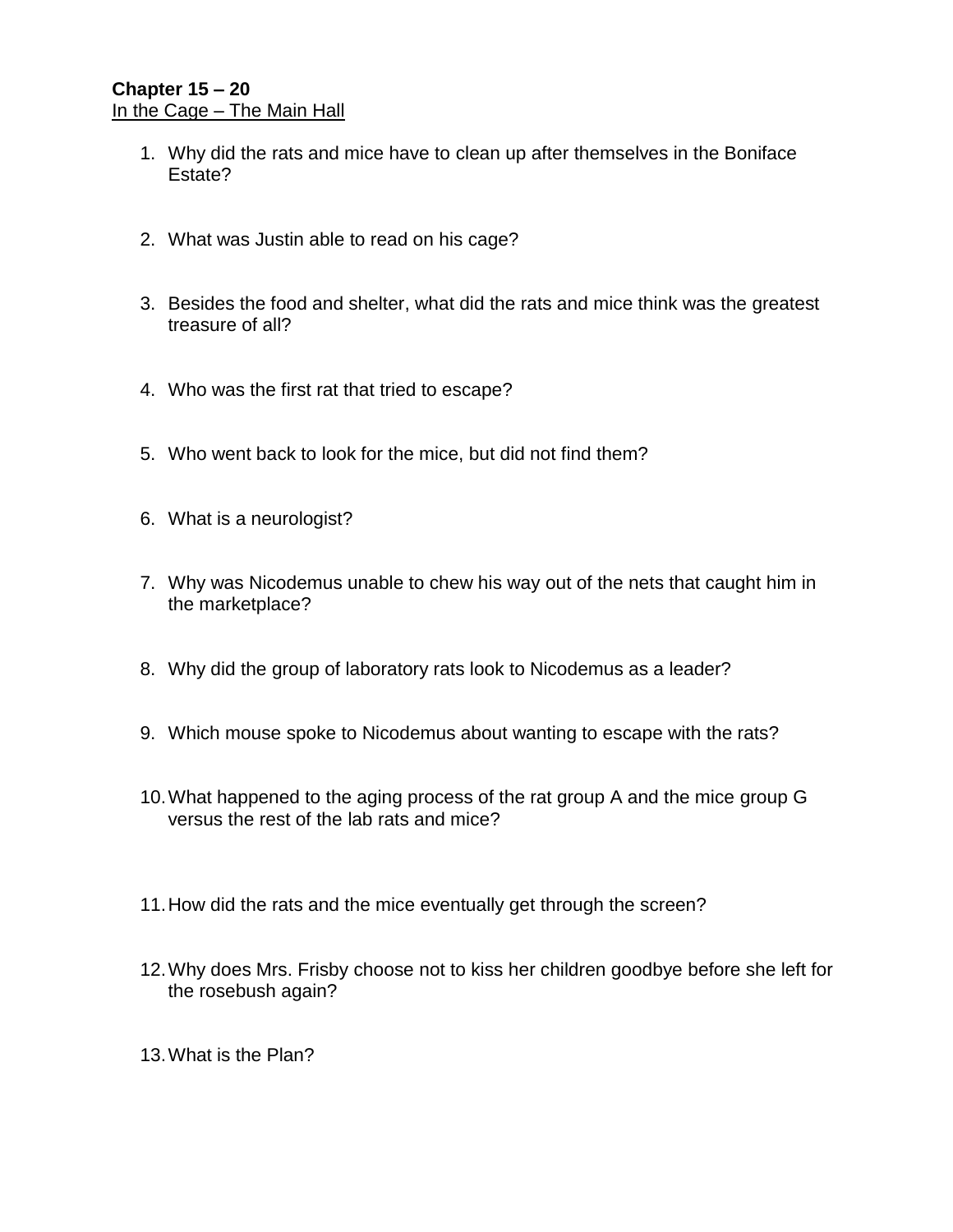- 14.Who were Dr. Schultz's assistants?
- 15.How did Justin determine that the air duct would lead to the outside?
- 16.What were some of the differences between the NIMH rats and the street rats they encountered?
- 17.Of the three groups of lab rats, one was a control group. What makes the control group different from the others?
- 18.What was the first word that the rats learned how to read?
- 19.What would happen to the rats in the maze if they went the wrong way?
- 20.Why did the rats decide that they would need a screwdriver? (use the former vocabulary word *debris* in your answer)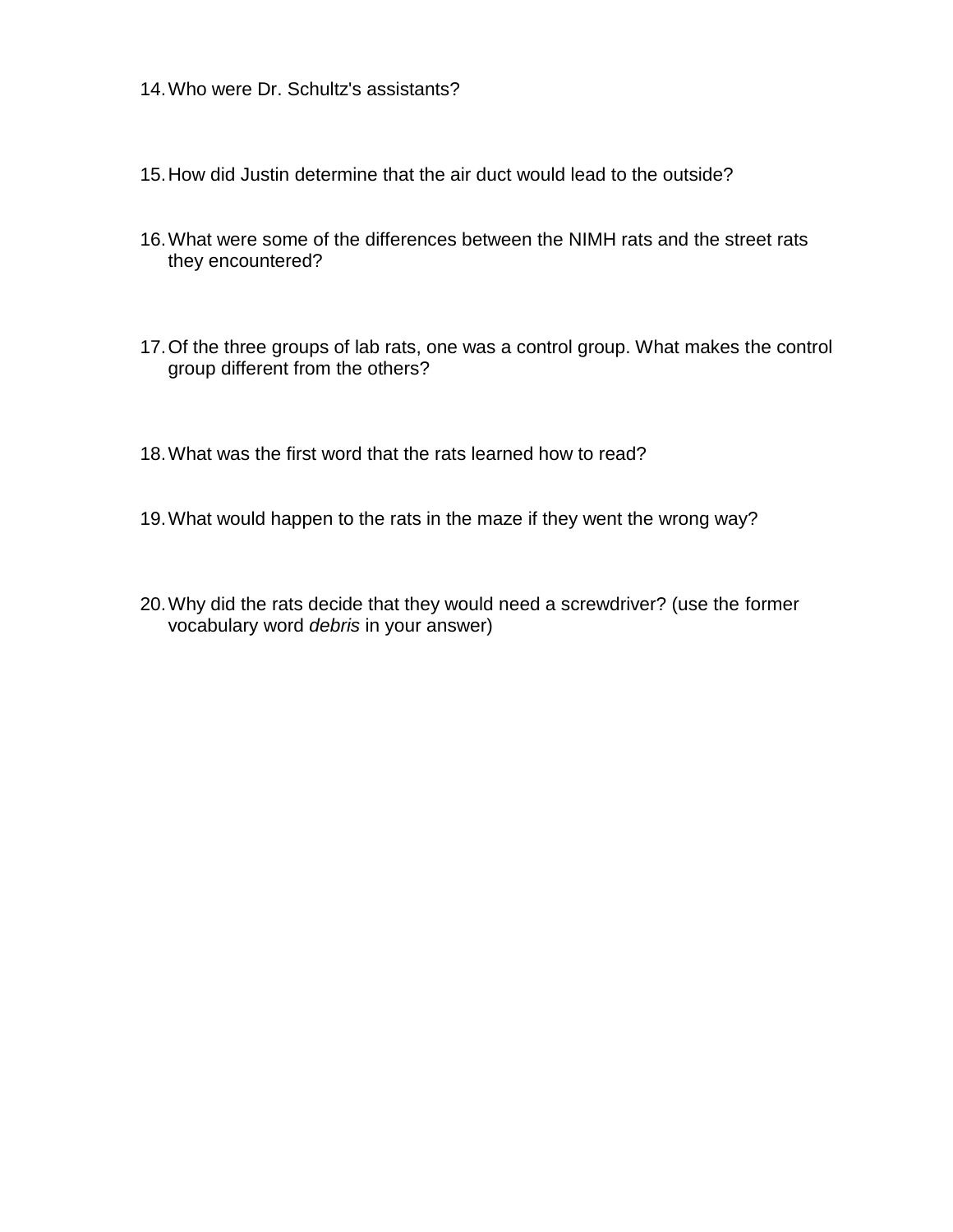# **Chapter 20 – Epilogue** The Toy Tinker – Epilogue

- 1. What clues are there that Mrs. Frisby's children are smarter and will live longer than the average mice?
- 2. What was the Toy Tinker?
- 3. What was special about Thorn Mountains National Forest?
- 4. What was the most important discovery inside of the Toy Tinker?
- 5. What were some of the benefits of Thorn Valley?
- 6. Who told Nicodemus about Thorn Valley?
- 7. What did Nicodemus think the "Rat Race" should really be called?
- 8. How did Mrs. Frisby get captured?

 $\mathcal{L}$  . The set of the set of the set of the set of the set of the set of the set of the set of the set of the set of the set of the set of the set of the set of the set of the set of the set of the set of the set of t

- 9. Why didn't Jonathan Frisby tell his wife about what happened to him at NIMH?
- 10.According to Nicodemus, "a thief's life is always based upon
- 11.What subject did Nicodemus enjoy reading about the most?
- 12.How many rats are now living in the thorn bush?
- 13.Name two reasons why Nicodemus said people did not like rats.
- 14.Where was Mrs. Frisby kept after being captured?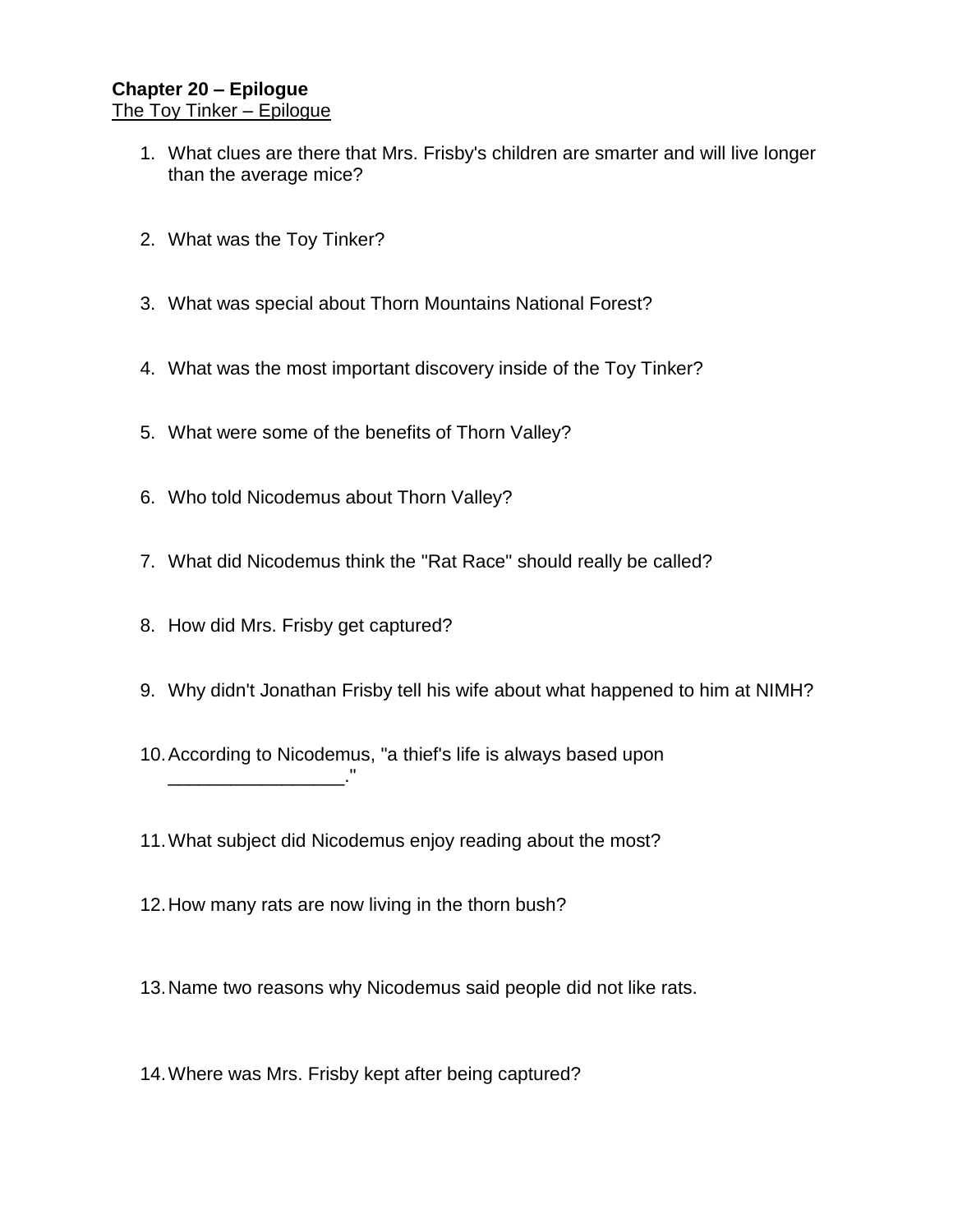- 15.What was the final straw for Jenner that caused him to leave?
- 16.Why was Mrs. Frisby especially determined to escape from the birdcage?
- 17.How did the rats determine where they should live after leaving the Boniface Estate?
- 18.What happened to the seven rats at Henderson's hardware store?
- 19.What was Mrs. Fitzgibbon's reaction to the rosebush being cut down?
- 20.Who else lived near the Frisby's summer home?
- 21.Why did the rats keep running in different directions when the gas started being pumped into the rat hole?
- 22.Who was preventing the rats from moving the Frisby house?
- 23.The rats don't have time to destroy everything like they planned to. What will they do with the motors, books, and furniture?
- 24.Why did the Fitzgibbons say Dragon was so lazy?
- 25.What were the rats most concerned about at the meeting?
- 26.What clue or description tells us that the doctor was probably Dr. Schultz?
- 27.Who was the rat that Mr. Ages helped?